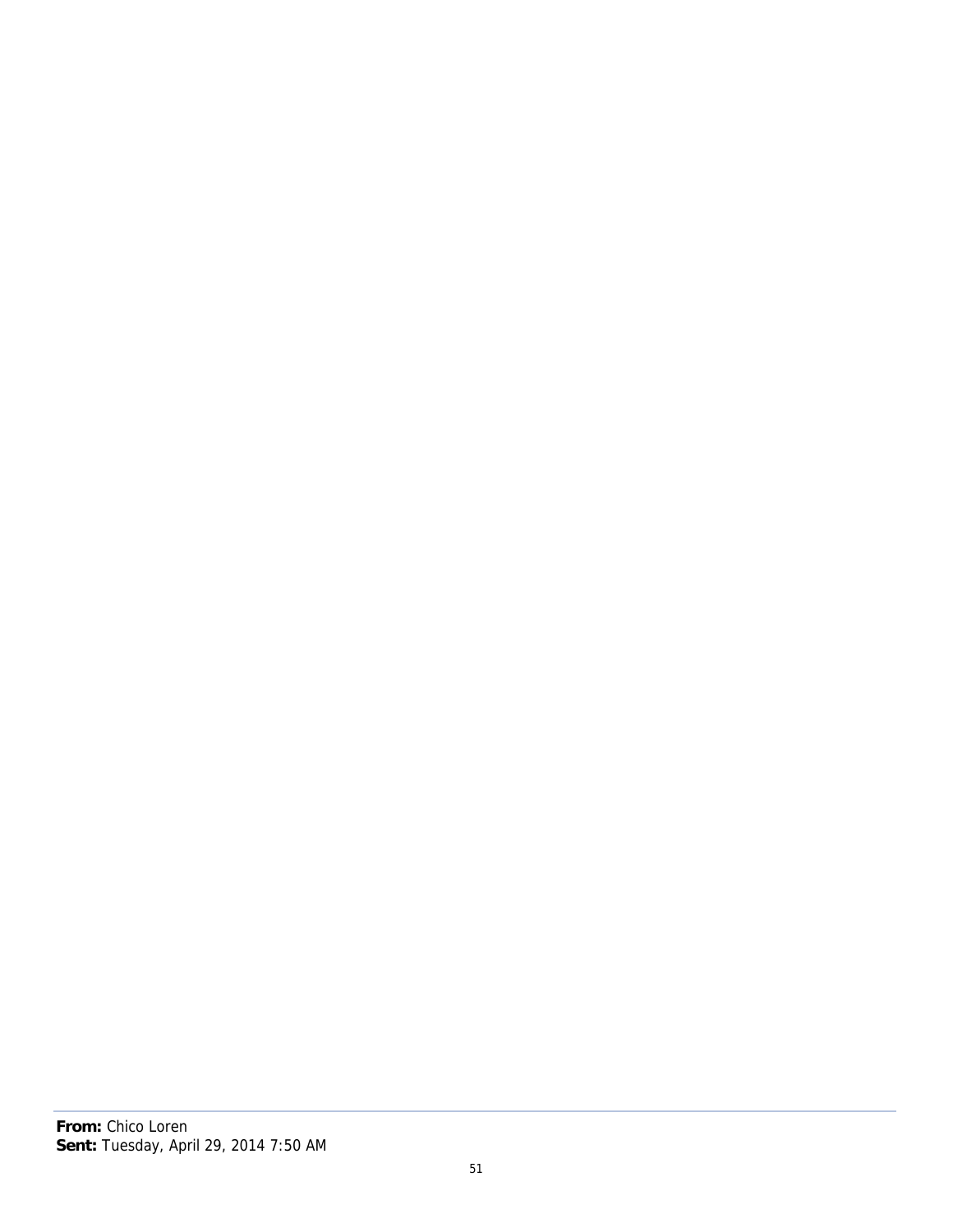**To:** Beaver Debora **Cc:** Henning William **Subject:** RE: FieldTurf **Importance:** High

Debbie:

Fieldturf will be doing a warranty replacement of the fields at Morse, Mira Mesa and San Diego HS. Construction is slated for this summer as these fields are rapidly deteriorating so Fieldturf will do the replacement during the summer so they will be ready to go when football practice is slated to begin in August.

Loren E. Chico, PE, CPSWQ Civil/Environmental Engineering Coordinator Facilities Planning and Construction 4860 Ruffner Street, Anex 11 San Diego, CA 92111 (858) 573‐5731 (Office) (619) 818‐2903 (Mobile) (858) 496‐1772 (Fax) lchico@sandi.net

**From:** Beaver Debora **Sent:** Monday, April 28, 2014 7:17 PM **To:** Chico Loren **Cc:** whenning@sandi.net **Subject:** Fwd: FieldTurf

Loren,

This seriously impacts many community groups so I will need to be updated with timelines please.

Your email makes me wonder if there's other schools? Please advise me of any sites that will be down please.

Debbie Beaver Sent from my iPhone

Begin forwarded message:

**From:** "Shelton Harry" <hshelton@sandi.net> To: "Laine William" <wlaine@sandi.net>, "McNair Tracy" <tmcnair@sandi.net>, "Delapena Richard" <rdelapena@sandi.net>, "Rodman Carla" <crodman@sandi.net>, "Perez Flavio" <fperez1@sandi.net> Cc: "Beaver Debora" <dbeaver@sandi.net> **Subject: FW: FieldTurf**

FYI,

Flavio, we need to notify Debbie as well in reference to the field being replaced. It probably will impact our renters.